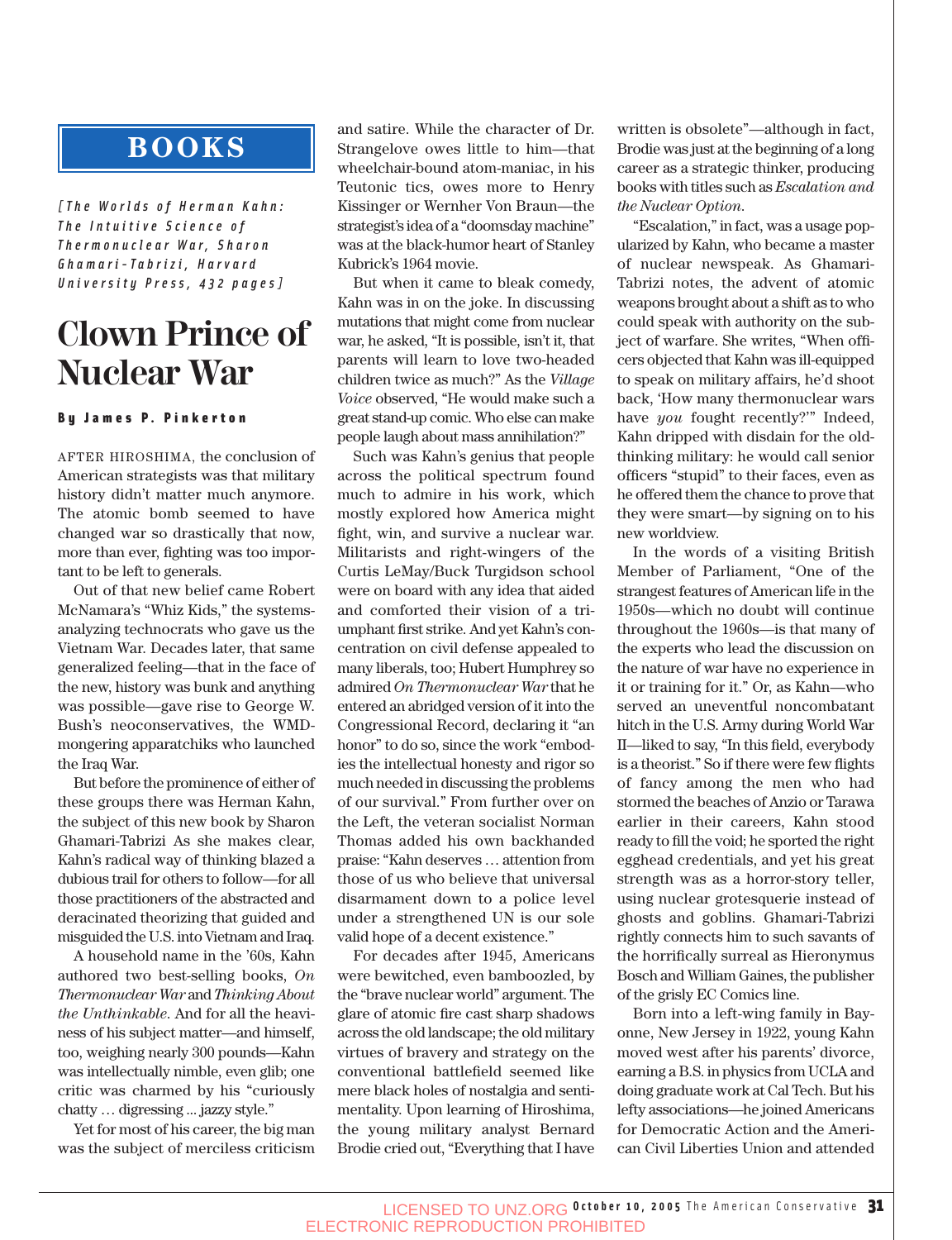### Arts&Letters

at least a few Communist-front conclaves—and those of his wife's family led to the yanking of his security clearance in 1953. So he turned to other work inside the military-industrial complex, first at the RAND Corporation, then at the Hudson Institute, which he cofounded in 1961.

Of course, Kahn was not alone in his role as Bard of the Bomb. He was not responsible, for instance, for one of the tallest tales of the age, the so-called "missile gap." Yet Kahn was eager to play along with the missile-gap story line as a springboard for his own martial musings. He dwelled on what he called "interesting" scenarios about nuclear war and its aftermath, with little regard for anything rooted in reality or practicality; he speculated, for example, about the nuclear peril posed by "Soviet juvenile delinquent Eskimos."

Kahn's signature issue, however, was civil defense. In lectures that lasted as long as three days, the strategy-spieler

metaphysics of Kahn to those of another military thinker: Donald Rumsfeld. In June 2002, the secretary of defense essayed aloud about the terror threat: "There are things we know that we know. There are known unknowns. That is to say, there are things that we now know we don't know. But there are also unknown unknowns." Completing his logical loop, Rumsfeld added, "The absence of evidence is not evidence of absence." As Ghamari-Tabrizi comments, Rumsfeld's "shorthand spree through the core concepts of risk assessment—his unknown unknowns, his absence of evidence and evidence of absence—borrows liberally from strategic futurology." Which is to say, pure Kahn.

While Kahn, who died in 1983, can't be blamed for the misprisions of evidence that occurred after his death, his legacy should be judged according to the future mayhem caused by loose use of his methodology. The loosest users have been the neoconservatives, who

### JUST AS THE **NEOCONSERVATIVES ARE NOT TRULY CONSERVATIVE**, NEITHER WAS KAHN. ALL THROUGH HIS CAREER, HE FLAUNTED HIS **LEFT-WING CONNECTIONS**.

argued for radiation-safe food supplies and fallout-proof factories. He even suggested the encouragement of mining under urban areas, so as to guarantee a large number of readily available mineshafts in which urbanites could seek nuclear shelter. But through all his scenario-spinning, he maintained a light touch; he joked that the "Cheap Starter Set" for civil defense could be had for \$200 million, while the "Luxurious" program would cost \$20 billion.

For all his prominence, Kahn never came close to the real levers of power. It is other "defense intellectuals," following in the Kahn tradition, who have since seized measures of control. One such power-moment for them was Vietnam, where the failures and falsities of the Whiz Kids have been much chronicled and compiled.

Another moment is Iraq. And here the author briefly and deftly connects the

gained the sort of hands-on power over the U.S. war machine of which Kahn could only have dreamed.

And just as the neoconservatives are not truly conservative, neither was Kahn. All through his career, he flaunted his left-wing, countercultural connections; he tried LSD, eagerly sat down for interviews with every journalist or filmdocumentarian, no matter how far to portside, and declared at the height of the Vietnam War, "I like the hippies." At the same time, he was hostile to political conservatives, jibing, "I wouldn't want to have dinner with them and I wouldn't want my daughter to marry one."

The same anti-conservative worldview holds true among the "neo-Kahns" today. They have little interest in preserving and securing the physical, moral, or cultural integrity of America because their eyes are on the bigger prize of remaking the world. But if Kahn and the neo-Kahns have always been on the Left in so many ways, how did they manage to endear themselves to so much of the Right? The answer can be summed up in one word: toughness. Most conservatives pride themselves on being tough, and they are most proud of toughness when it comes to military matters. Here, Kahn held some high ground of his own. He had served honorably, albeit quietly, in the military, and he lost a brother in combat during World War II. So he could walk at least some of the walk.

But mostly he could talk and talk and talk, weaving webs of words around the heads of audiences, wrapping them in a shared vision of hardnosedness and heroism in the unnamed and unknown battles to come. As he often declared, "It takes an iron will … to distinguish among the possible degrees of awfulness."

Yet at the same time, his reveling in "awfulness," as one contemporary critic noted, held "a certain magnetism" for audiences. That's the problem with invocations of willpower and the will to power: glorious poetry can often succeed in seducing otherwise sober audiences into acts of militaristic madness.

And while Kahn could joke about his war-vision—"We're proud to say that we stand halfway between chutzpah and megalomania"—other more recent exponents of the Kahnian method aren't kidding around. In our time, the dominant claque of defense intellectuals has displayed no humor at all as they have grimly used rhetorical howitzers to blast their enemies—on the Right as well as the Left. And it worked for a while, as civilians possessed of self-declared iron will and moral clarity demolished their opponents in the partisan arena. But of course, political pulverization on the homefront has done nothing to prevent politico-military stalemate on the warfront.

Which leads us to the final irony of the Kahn-neocon vision: for 60 years now, military geniuses have believed that nuclear weapons have made conventional warfare obsolete. But for those same 60 years, the U.S. has fought noth